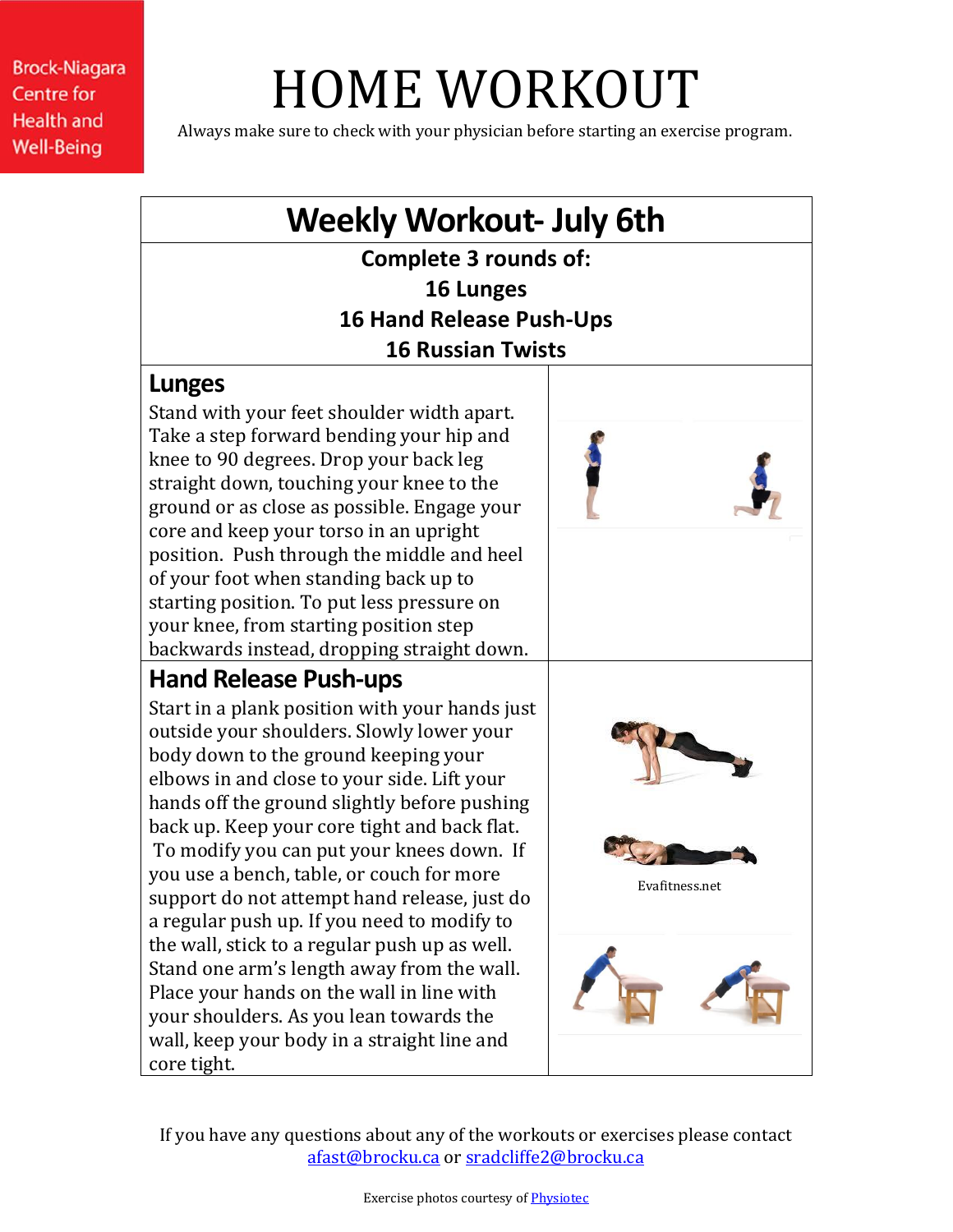**Brock-Niagara Centre for Health and Well-Being** 

## HOME WORKOUT

Always make sure to check with your physician before starting an exercise program.

## **Russian Twists**

Sit in a "v" position, with your feet raised slightly off the ground and hands in front. With your hands together, twist your torso from side to side. For added resistance, hold onto a weight or any household object you may have. To modify, place your feet on the ground for more support.